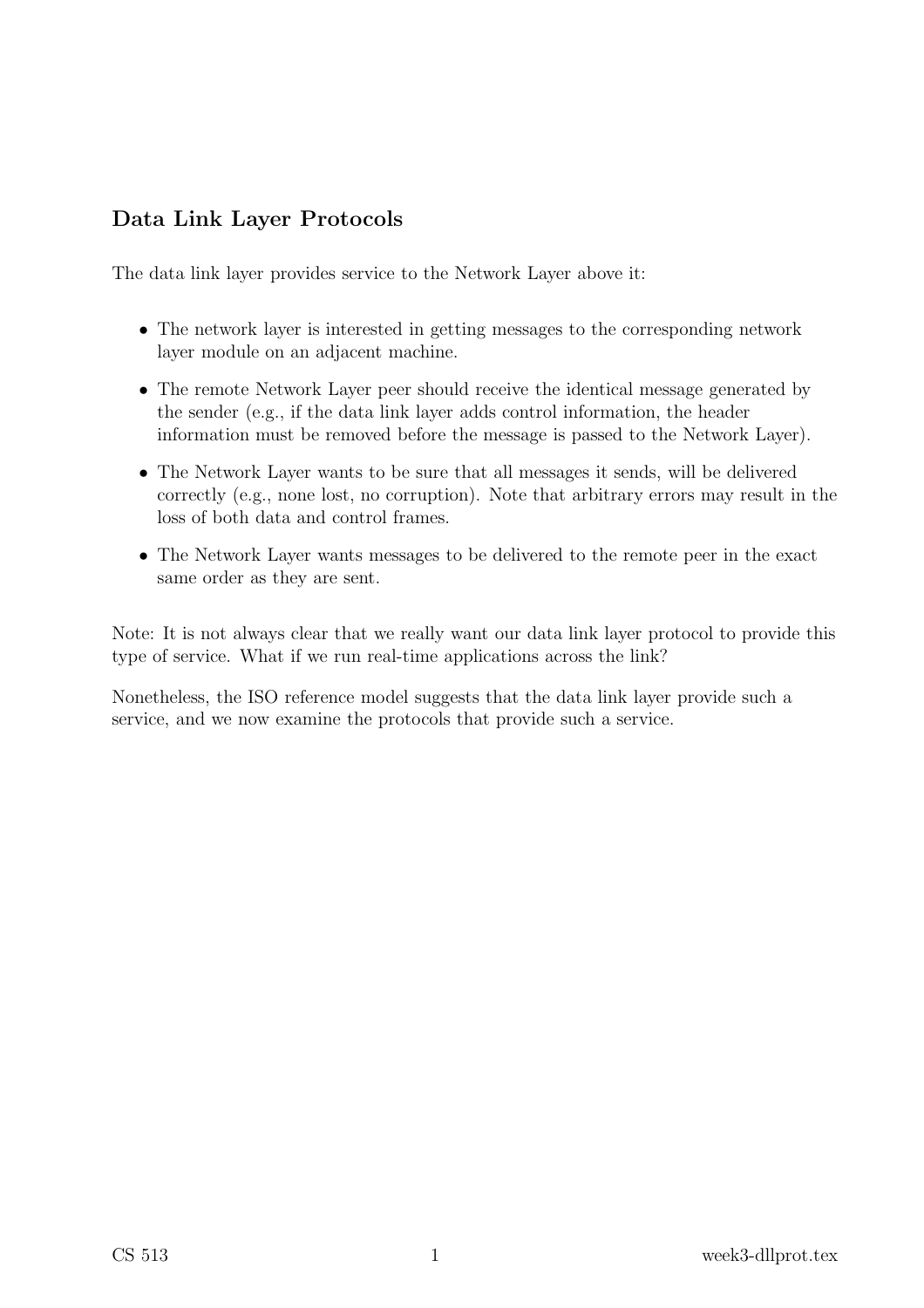### Motivation

Look at successive data link protocols of increasing complexity to provide reliable, in order message delivery to the network layer.

#### Environment

Assume DLL executes as a process with routines to communicate with the Network Layer above and the Physical Layer below.

Deal with messages (packets)—bit strings

frames are the unit of transmission. Consists of data plus control bits (header information).

procedure wait (var event: EvType);

{wait for an event; return event type in 'event'}

Look at data structures in Fig. 3-8

### Utopia/Unrestricted Simplex Protocol

Assumptions:

- data transmission in one direction only (simplex)
- no errors take place on the physical channel
- the sender/receiver can generate/consume an infinite amount of data.
- always ready for sending/receiving

Figure 3.9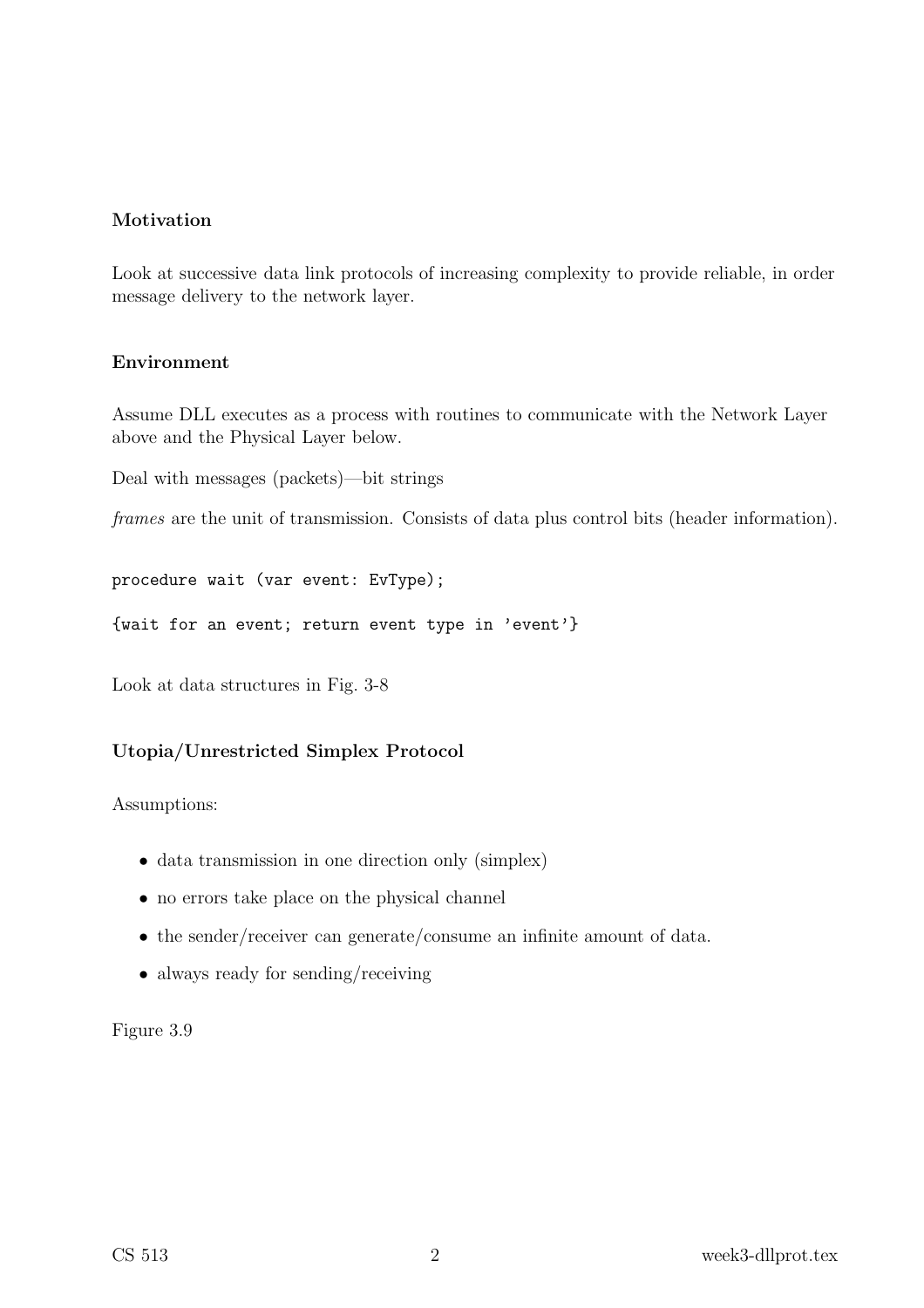# Simplex Stop-and-Wait Protocol

Drop assumption that receiver can process incoming data infinitely fast

stop-and-wait—protocols where the sender sends one frame and then waits for acknowledgement.

In this protocol, the contents of the acknowledgement frame are unimportant.

Data transmission is one directional, but must have bidirectional line. Could have a half-duplex (one direction at a time) physical channel.

Figure 3.10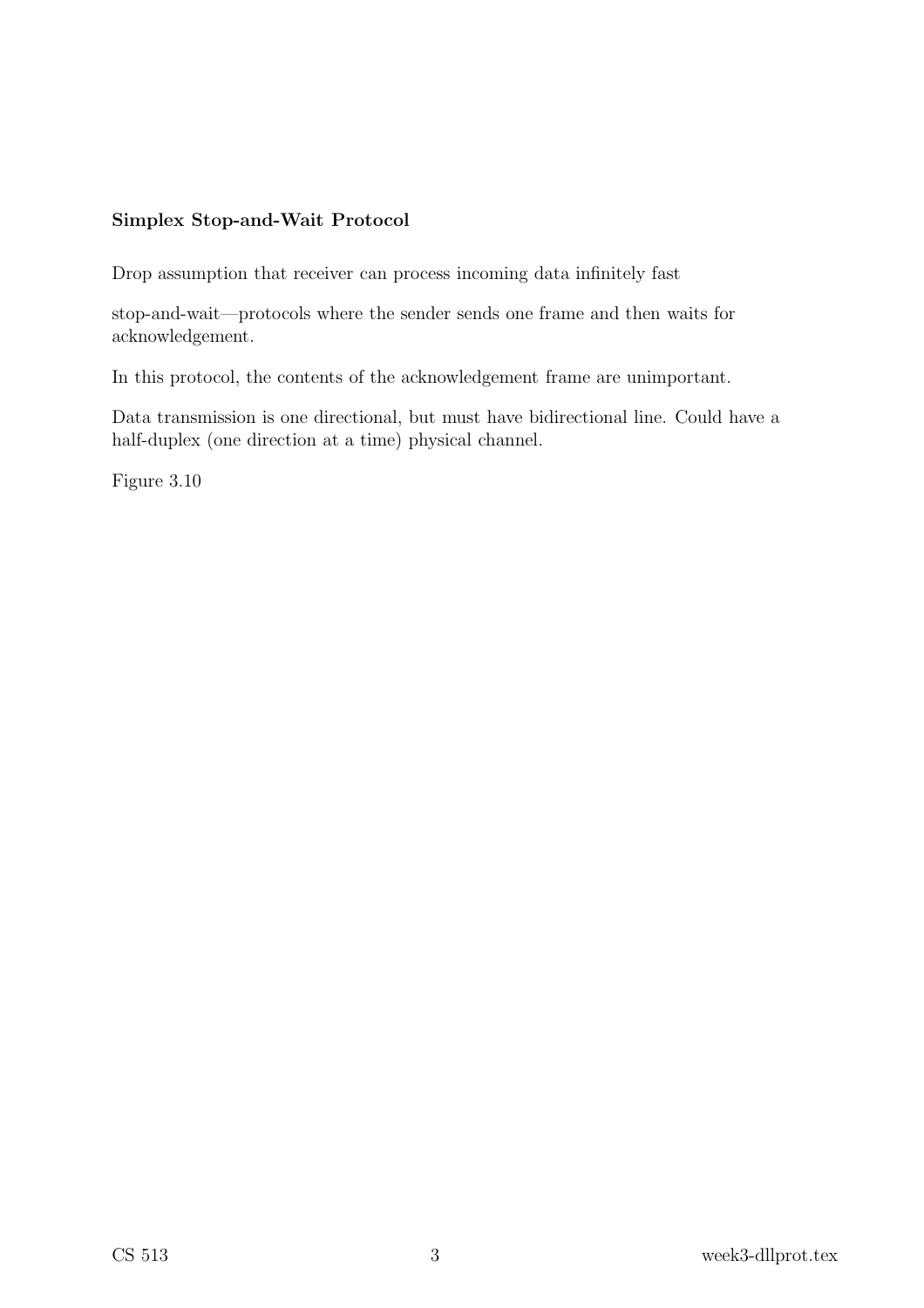### Simplex Protocol for a Noisy Channel

What if the channel is noisy and we can lose frames (checksum incorrect).

Simple approach, add a time out to the sender so it retransmits after a certain period and retransmit the frame.

Scenario of what could happen:

- A transmits frame one
- B receives A1
- B generates ACK
- ACK is lost
- A times out, retransmits
- B gets duplicate copy (sending on to network layer)

Use a *sequence number*. How many bits? 1-bit is sufficient because only concerned about two successive frames.

Positive Acknowledgement with Retransmission (PAR)—sender waits for positive acknowledgement before advancing to the next data item.

Figure 3-11.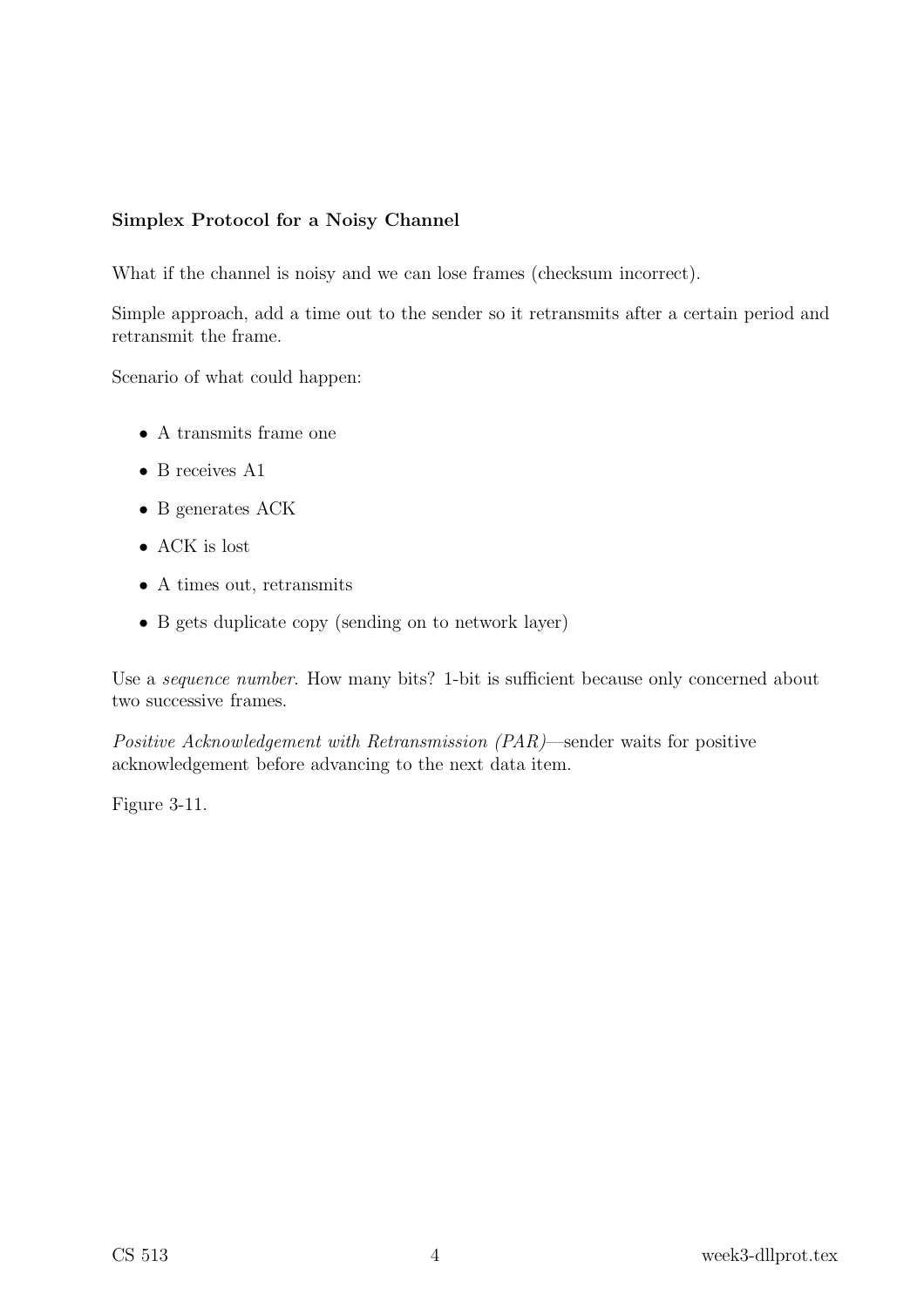How long should the timer be? What if too long? (inefficient)

What if too short? A problem because the ACK does not contain the sequence number of the frame which is being ACK'ed.

Scenario:

- A sends frame zero
- timeout of A
- resend frame A0
- B receives A0, ACKS
- B receives A0 again, ACKS again (does not accept)
- A gets A0 ACK, sends frame A1
- A1 gets lost
- A gets second A0 ACK, sends A2
- B gets A2 (rejects, not correct seq. number)
- will lose two packets before getting back on track (with A3,1)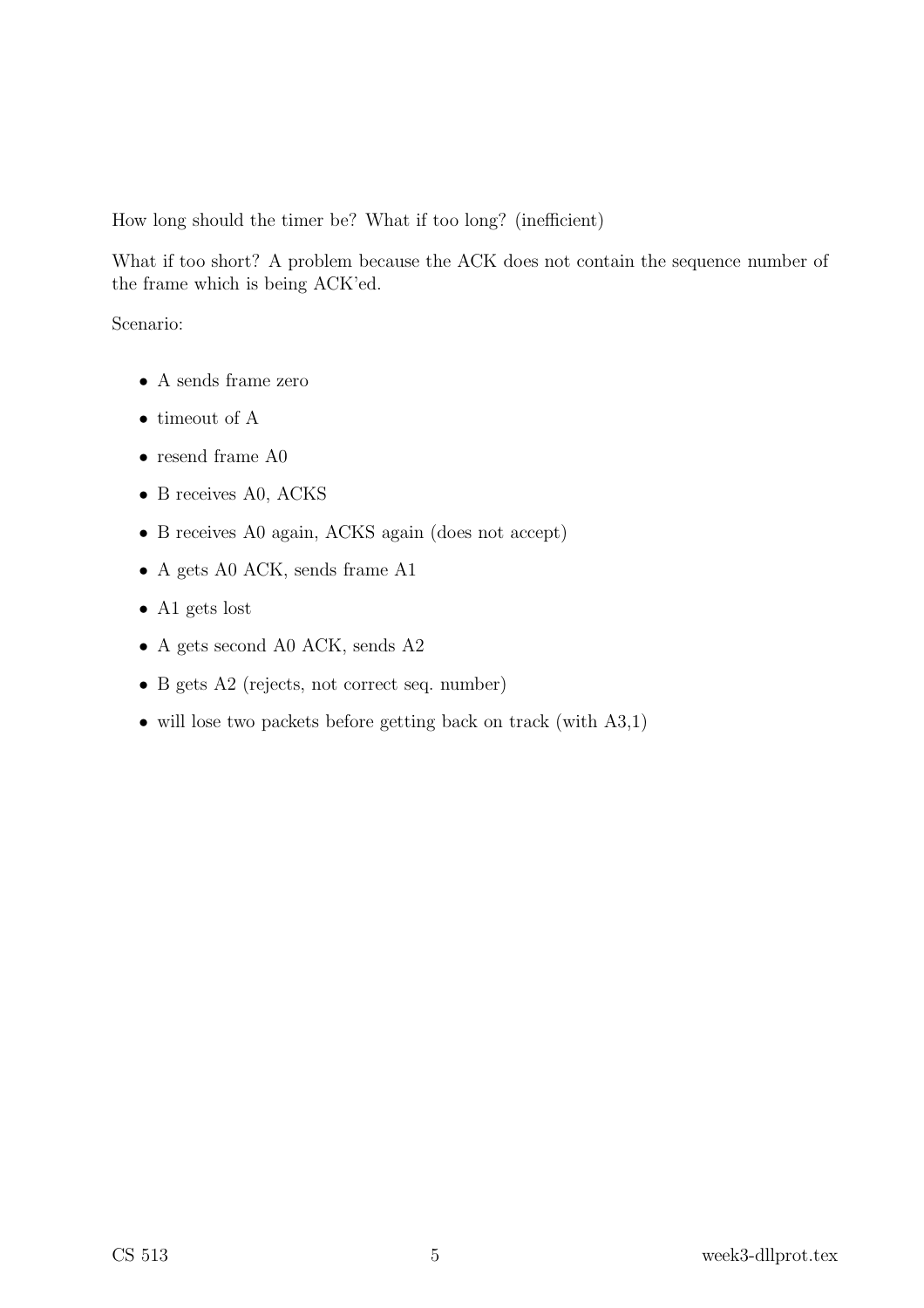### One Bit Sliding Window Protocol

Two-way communication. One-way is not realistic.

Have two kinds of frames (kind field):

- 1. Data
- 2. Ack (sequence number of last correctly received frame)

piggybacking—add acknowledgement to data frames going in reverse direction.

For better use of bandwidth. How long to wait for outgoing data frame before sending the ACK on its own.

Example of a sliding window protocol. Contains a sequence number whose maximum value  $MaxSeq$  is  $2^n - 1$ .

For stop-and-wait sliding window protocol  $n = 1$ .

- Essentially protocol 3, except ACKs are numbered, which solves early time out problem.
- protocol works, all frames delivered in correct order
- requires little buffer space
- poor line utilization (next page)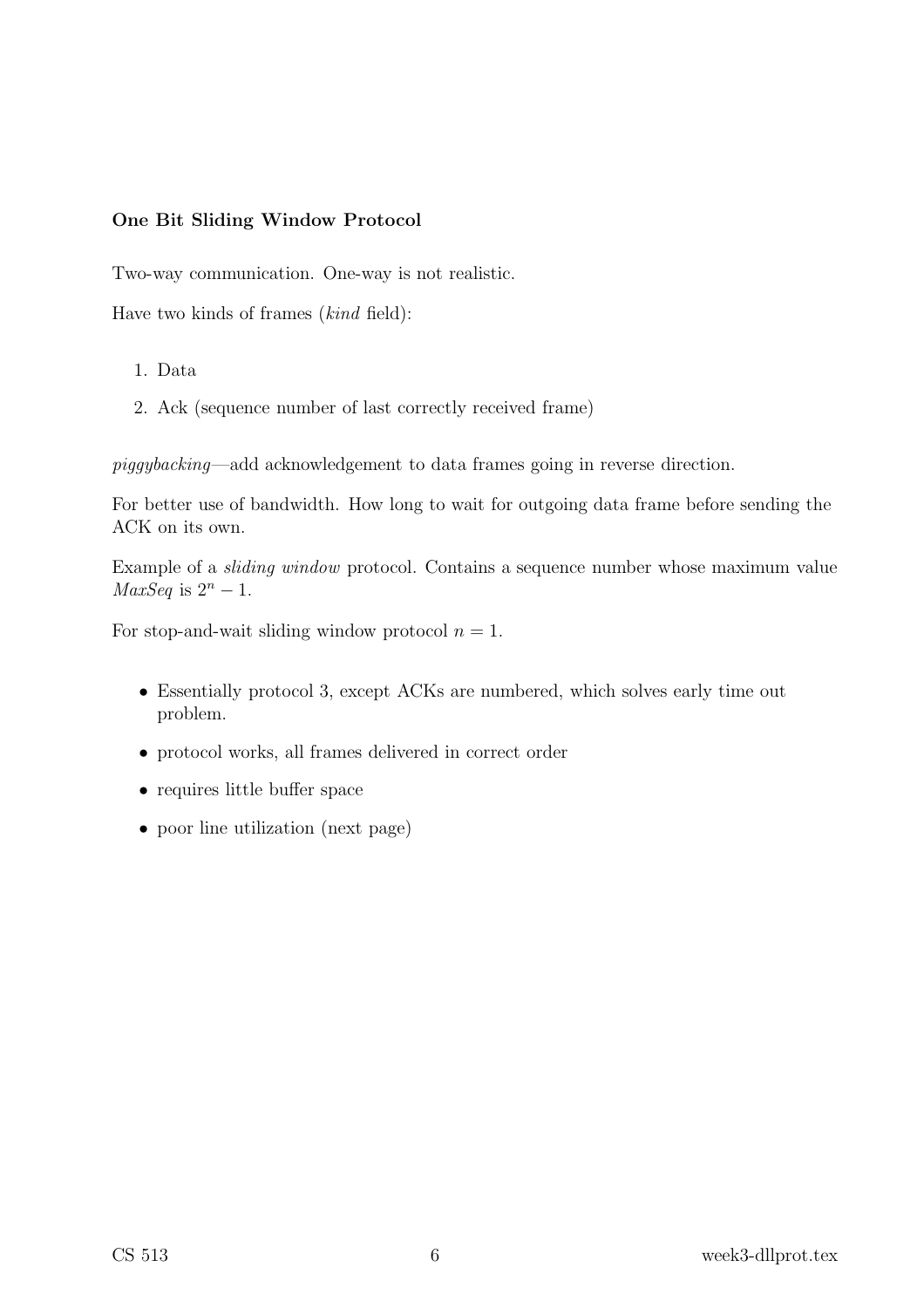Problem with stop and wait protocols is that sender can only have one unACKed frame outstanding.

Example:

- 1000 bit frames
- 1 Mbs channel (satellite)
- 270 ms propagation delay

Frame takes 1ms to send. With propagation delay the ACK is not seen at the sender again until time 541ms. Very poor channel utilization. Solution:

- 1. We can use larger frames, but the maximum size is limited by the bit error rate of the channel. The larger the frame, the higher the probability that it will become damaged during transmission.
- 2. Use pipelining: allow multiple frames to be in transmission simultaneously.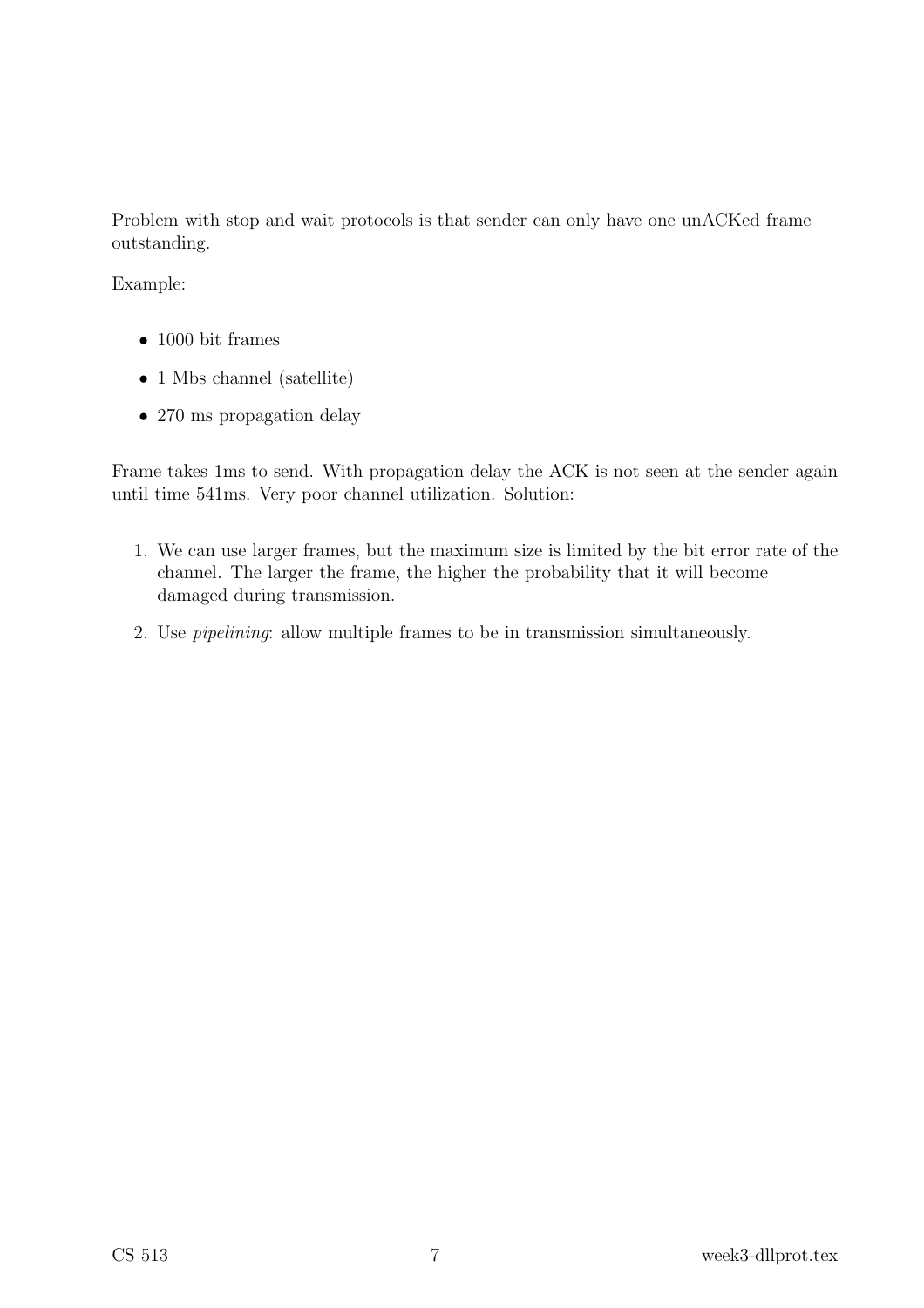# Pipelining

Sender does not wait for each frame to be ACK'ed. Rather it sends many frames with the assumption that they will arrive. Must still get back ACKs for each frame.

Example 1: Use a 3-bit sequence number (0-7). Now we can transmit 7 frames (seq. nr. 0-6) before receiving an ACK.

Example 2: What if we allow the sender to send 8 (0-7) instead of 7 (0-6) frames?

Potential problem of window sizes (receiver window size of one):  $MaxSeq$  is 7 (0 through 7) is valid. How big can sender window be?

- 1. Send 0-7.
- 2. Receive 0-7 (one at a time) and send ACKS
- 3. All ACKS are lost
- 4. Message 0 times out and is retransmitted
- 5. Receiver accepts frame 0 (why?—because that is next frame) and passes it to NL.

Window Size Rule: The sender window size (number of buffers) plus the receiver window size (number of buffers) must be  $\langle 2^n \rangle$  where n is the number of bits in the sequence number.

Example 3: Provides more efficient use of space and works well if we follow the window size rule and do not get errors. What if an error occurs?

What if 7 frames transmitted (seq nr 0-6), and sequence number 1 has an error. Frames 2-6 will be ignored at receiver side? Sender will have to retransmit.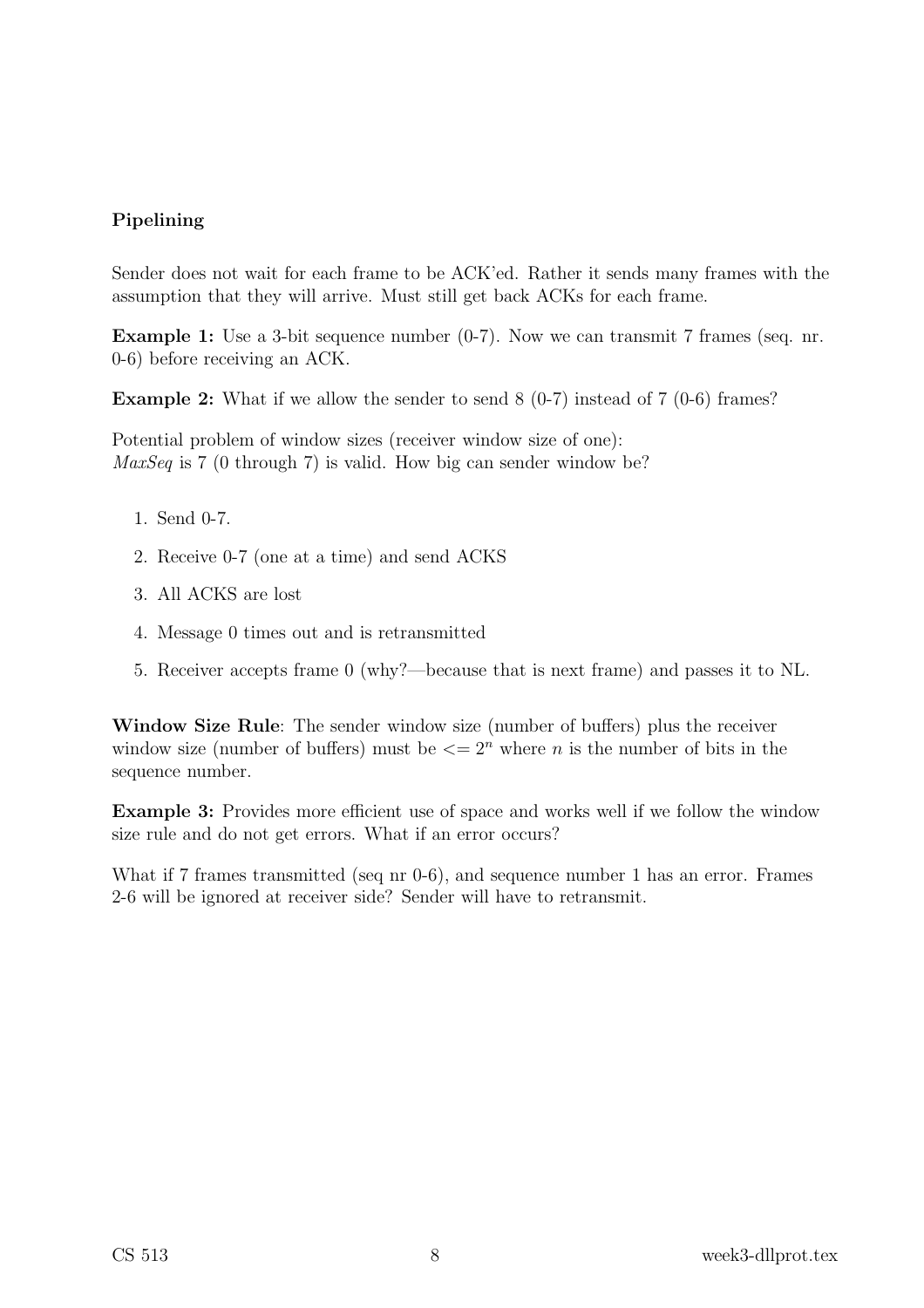Two strategies for Window size:

- 1. Go back n—receiver's window size of one (protocol 5)
- 2. selective repeat—receiver's window size larger than one, generally the sender and receiver have the same window size. (protocol 6)

Tradeoff between bandwidth and data link layer buffer space.

In either case will need buffer space on the sender side. Cannot release until an ACK is received.

Use a timer for each unACK'ed frame that has been sent.

Can enable/disable network layer because no longer assume that network layer is ready (NetworkLayerReady event).

### Protocol 6, Selective Repeat

Summarize, not details

Example 4: Look at same example using protocol 6 with sender and receiver window size each equal to 4.

Now if 4 frames transmitted (seq nr 0-3), and sequence number 1 has an error. Frames 2-3 will *not* be ignored at receiver side, but they can be buffered.

What happens when Frame 1 times out and is retransmitted? Upon reception, the receiver can pass frames 1, 2 and 3 up to the network layer and update its receiver window.

Look at Sliding Window Protocols notes.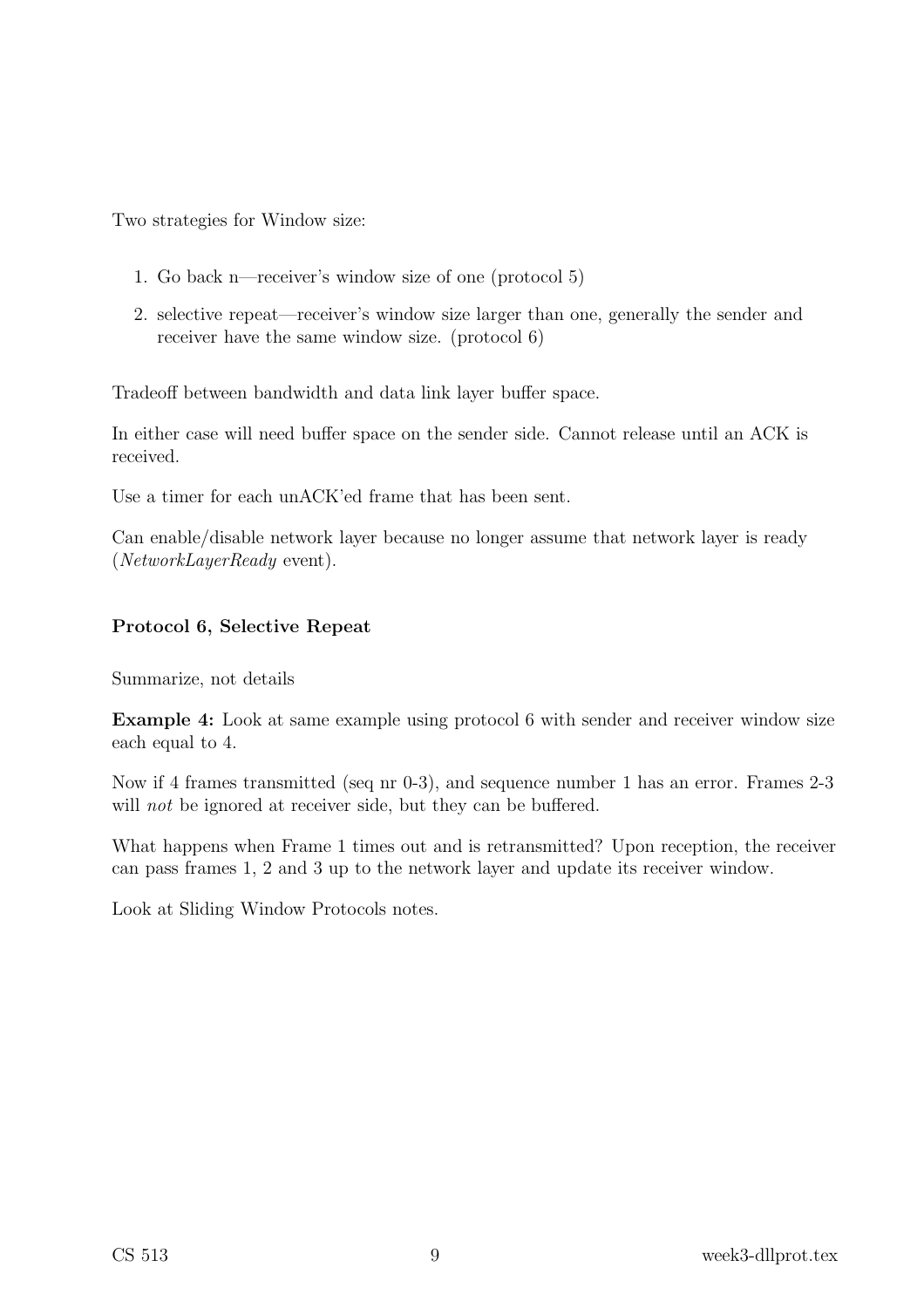# Protocol Performance

What is the channel efficiency of a stop-and-wait protocol?

- F = frame size =  $D + H = \text{data} + \text{header bits}$
- $\bullet\,$  C  $=$  channel capacity (bps)
- $\bullet$   $I=$  propagation delay and IMP service time (seconds)
- $\bullet\,$  A  $=$  ack size (bits)

Draw picture

time between frames:  $F/C+2I+A/C$ 

time spent sending data:  $D/C$ 

efficiency:

$$
\frac{D/C}{F/C+2I+A/C} = \frac{D}{F+2IC+A} = \frac{D}{D+H+2IC+A}
$$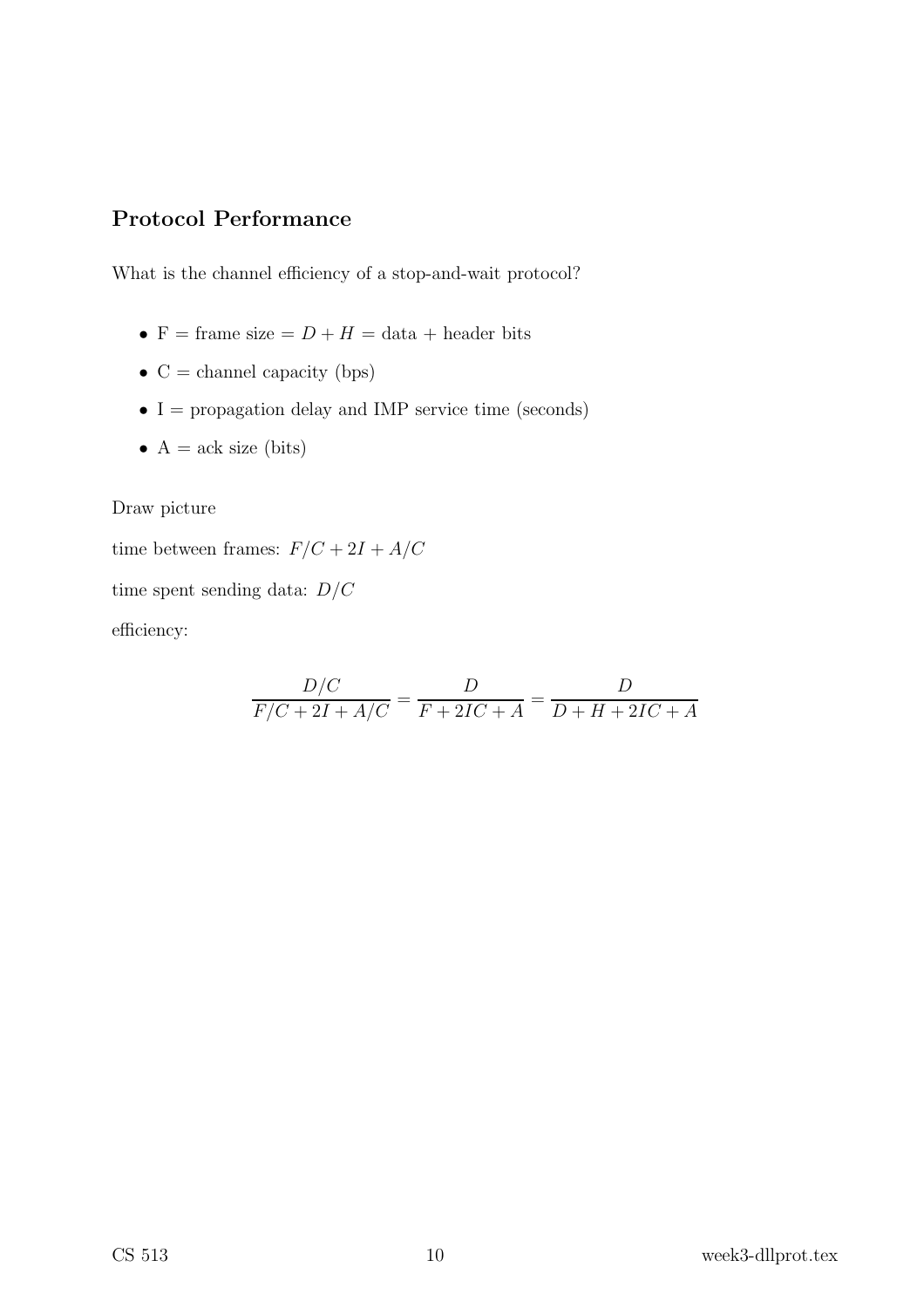# Examples of the Data Link Layer

# High-level Data Link Control

Adopted as part of X.25.

- Bit oriented (uses bit stuffing and bit delimeters)
- 3-bit sequence numbers
- up to 7 unack'ed frames can be outstanding at any time (how big is the receiver's window? one)
- ACK's the "frame expected" rather than last frame received (any difference between the two? No, as long as same convention).

Basically, Go Back N protocol.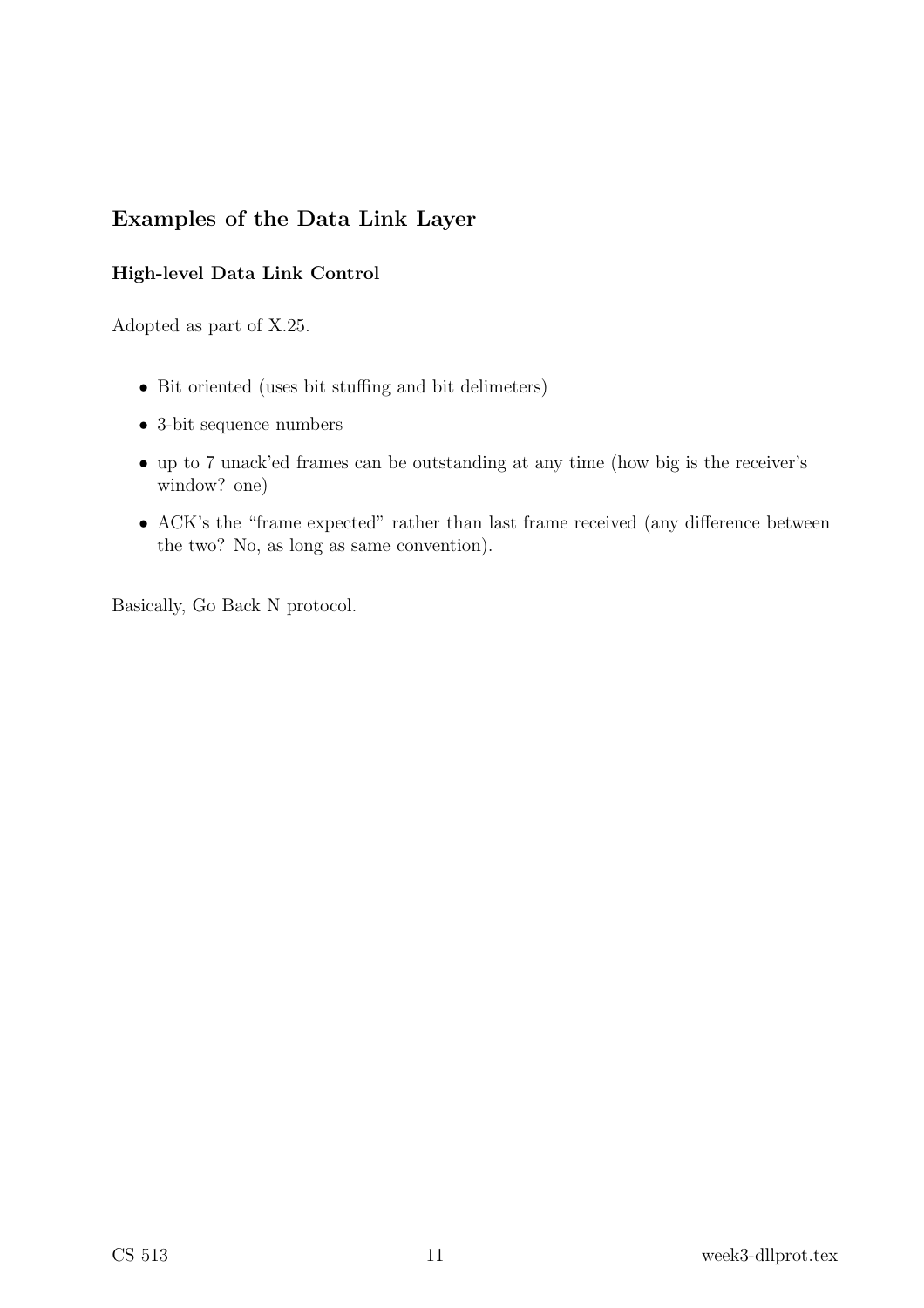### Data Link Layer in the Internet

Point-to-point lines

- 1. between routers over leased lines
- 2. dial-up to a host via a modem

Two protocols used:

### SLIP—Serial Line IP

Older protocol that just adds a framing byte at end of IP packet (with appropriate character stuffing). Some problems:

- 1. no error detection/correction
- 2. supports only IP
- 3. each side must have its own IP address (not enough for all homes) or some versions do it dynamically.
- 4. no authentication
- 5. not an approved standard, many version exist

### PPP—Point-to-Point Protocol

a Standard (RFCs 1661-1663)! Can be used for dial-up and leased router-router lines.

Provides:

- 1. Framing method to delineate frames. Also handles error detection.
- 2. Link Control Protocol (LCP) for bringing lines up, negotiation of options, bringing them down. These are distinct PPP packets.
- 3. Network Control Protocol (NCP) for negotiating network layer options.

See Fig. 3-28.

Similar to HDLC, but is character-oriented.

It does not provide reliable data transfer using sequence numbers and acknowledgements as the default. Reliable data transfer can be requested as an option (as part of LCP).